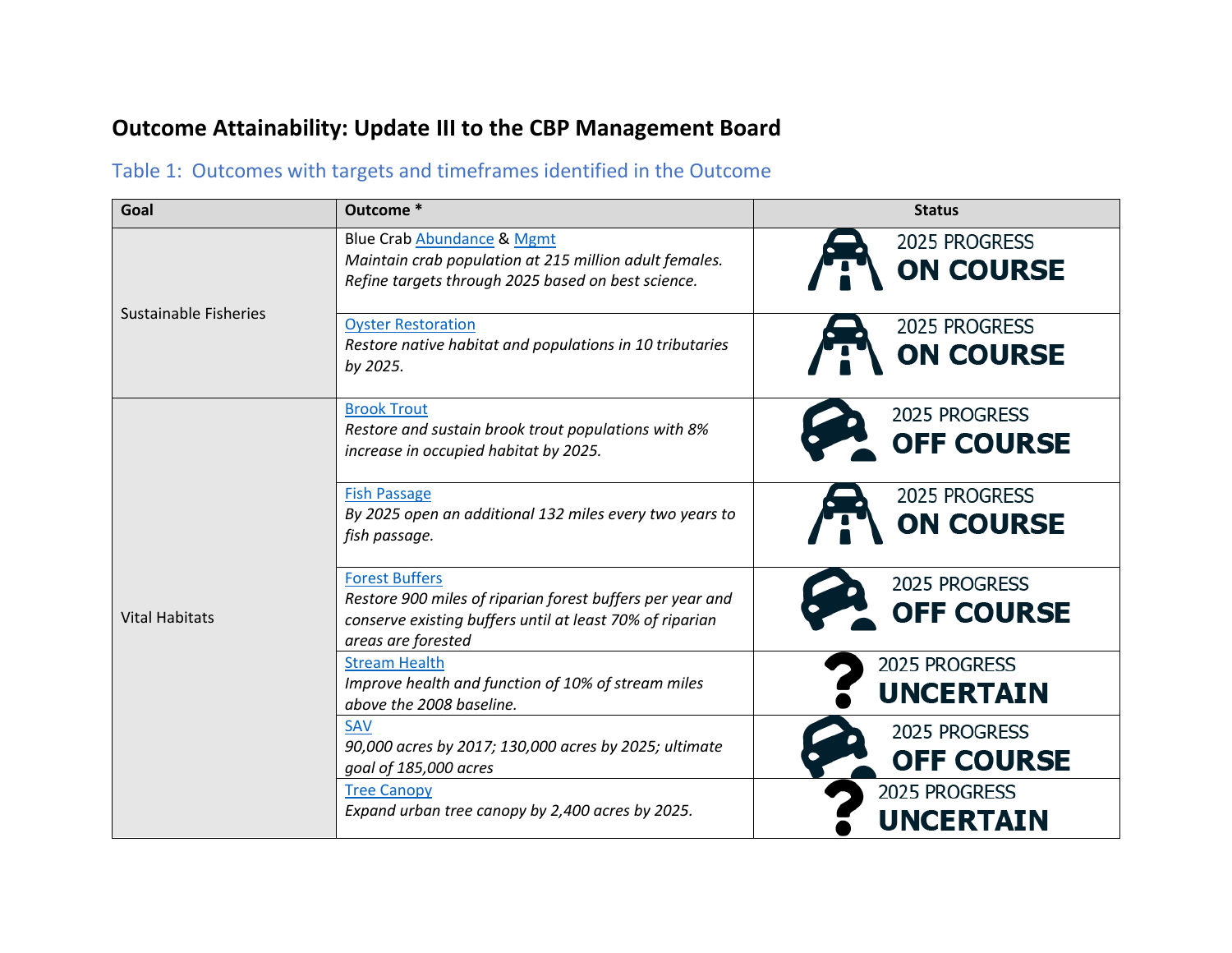|                          | Wetlands<br>Create or reestablish 85,000 acres of tidal and non-tidal<br>wetlands and enhance function of an additional 150,000<br>acres of degraded wetlands by 2025.                                                     | 2025 PROGRESS<br><b>OFF COURSE</b> |
|--------------------------|----------------------------------------------------------------------------------------------------------------------------------------------------------------------------------------------------------------------------|------------------------------------|
|                          | <b>Black Duck</b><br>By 2025, restore, enhance, and preserve wetland habitats<br>that support a wintering population of 100,000 black<br>ducks. Refine population targets through 2025 based on<br>best available science. | 2025 PROGRESS<br><b>OFF COURSE</b> |
| <b>Water Quality</b>     | <b>2025 WIP</b><br>By 2025, have all practices and controls in place to<br>achieve applicable water quality standards as articulated<br>in the CB TMDL.                                                                    | 2025 PROGRESS<br><b>OFF COURSE</b> |
| <b>Land Conservation</b> | <b>Protected Lands</b><br>By 2025, protect an additional 2 million acres of lands,<br>including 225,000 acres of wetlands and 695,000 acres of<br>forest land.                                                             | 2025 PROGRESS<br><b>ON COURSE</b>  |
| <b>Public Access</b>     | <b>Public Access</b><br>By 2025, add 300 new public access sites.                                                                                                                                                          | 2025 PROGRESS<br><b>ON COURSE</b>  |
| Stewardship              | Diversity**                                                                                                                                                                                                                | 2025 PROGRESS<br><b>OFF COURSE</b> |

\*For full text of Outcome language, click on the hyperlink.

\*\*Target and date set by CBP. Not in original Outcome language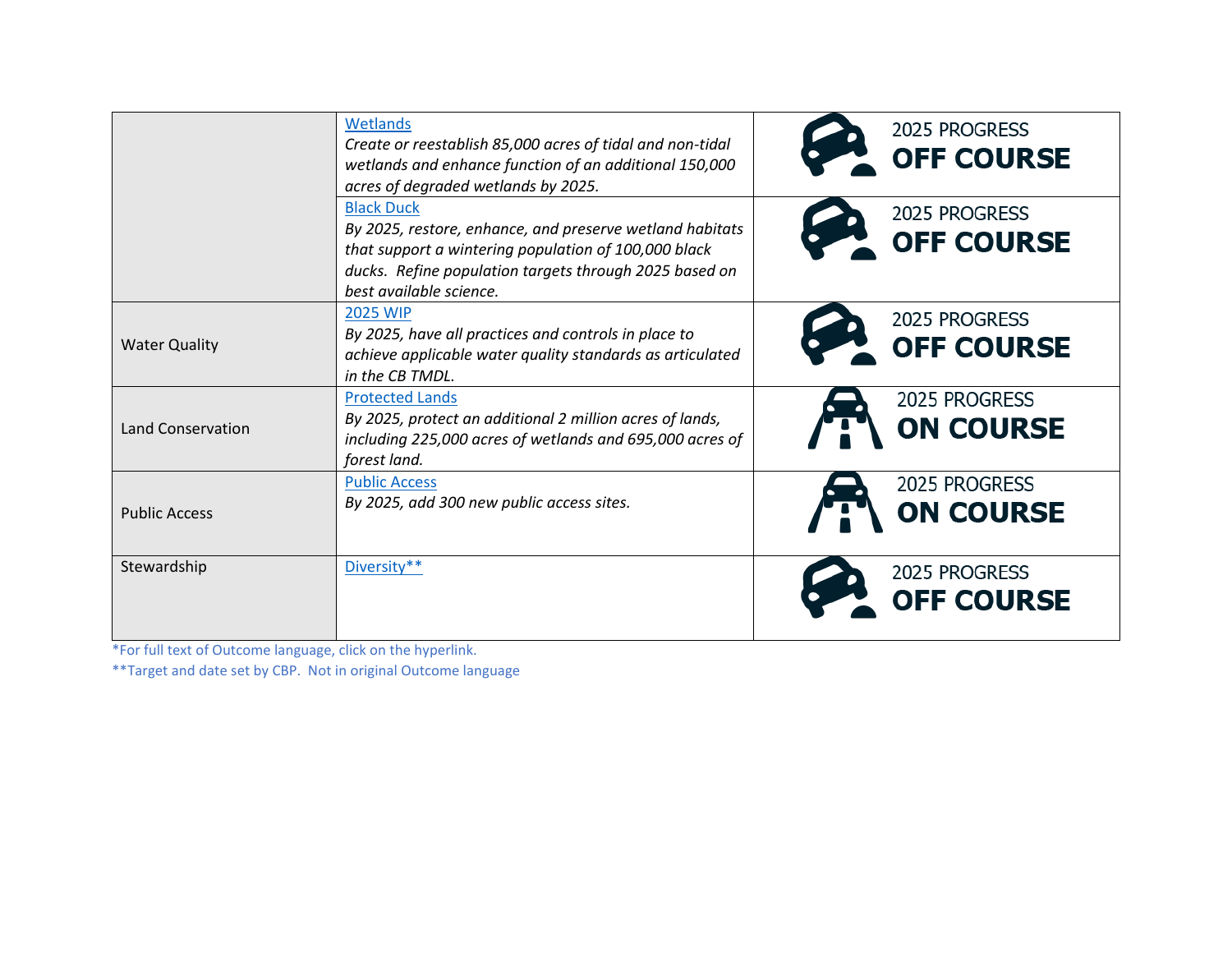## Table 2: Outcomes with either no quantitative targets or have targets but no timeframes

| Goal                      | <b>Outcome</b>                                           | <b>Status</b>     |
|---------------------------|----------------------------------------------------------|-------------------|
| Sustainable Fisheries     | <b>Fish Habitat</b>                                      | 2025 PROGRESS     |
|                           |                                                          | <b>ON COURSE</b>  |
|                           | <b>Forage Fish</b>                                       | 2025 PROGRESS     |
|                           |                                                          | <b>ON COURSE</b>  |
| <b>Water Quality</b>      | <b>Water Quality Standards Attainment and Monitoring</b> | 2025 PROGRESS     |
|                           |                                                          | <b>OFF COURSE</b> |
| <b>Toxic Contaminants</b> | <b>Toxic Contaminants Research</b>                       | 2025 PROGRESS     |
|                           |                                                          | <b>ON COURSE</b>  |
|                           | <b>Toxic Contaminants Policy and Prevention</b>          | 2025 PROGRESS     |
|                           |                                                          | <b>OFF COURSE</b> |
|                           |                                                          |                   |
| <b>Healthy Watersheds</b> | <b>Healthy Watersheds</b>                                | 2025 PROGRESS     |
|                           |                                                          | <b>UNCERTAIN</b>  |
| <b>Land Conservation</b>  | <b>Land Use Options Evaluation</b>                       | 2025 PROGRESS     |
|                           |                                                          | <b>ON COURSE</b>  |
|                           | <b>Land Use Methods and Metrics</b>                      | 2025 PROGRESS     |
|                           |                                                          | <b>ON COURSE</b>  |
| Stewardship               | Stewardship                                              | 2025 PROGRESS     |
|                           |                                                          | <b>UNCERTAIN</b>  |